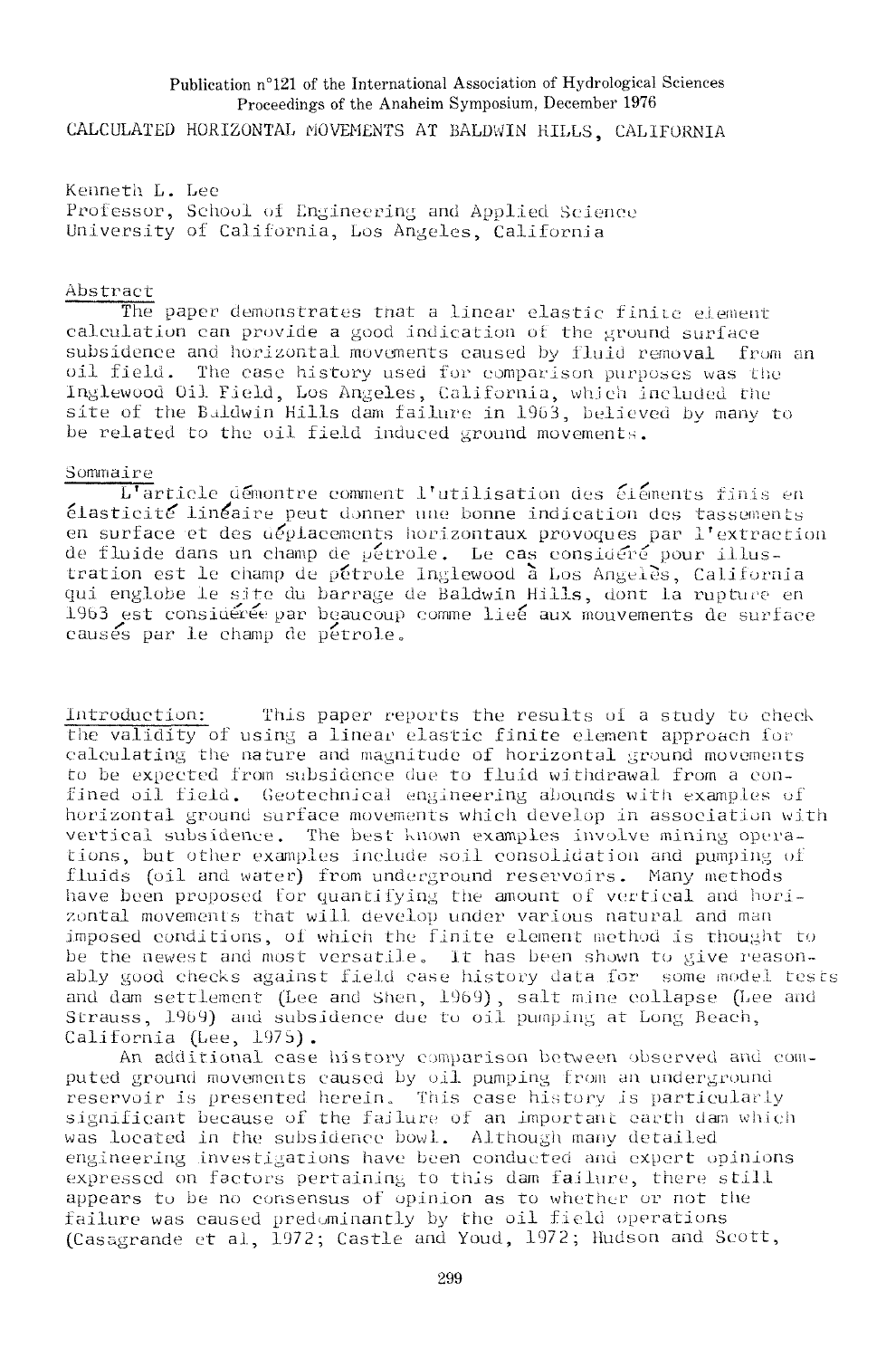1965; Investigation, 1964; Jansen et al, 19b7; Leps, 1972). This paper does not intend to indicate blame for the dam failure, but rather to investigate the ability of the calculation technique to reproduce the observed ground movements. The dam failure merely adds an interesting and perhaps instructive aspect to the discussion.

Case History Description: Details of the Baldwin Hills area, the underlying Inglewood Oil Field and the dam are readily available so that only a brief summary need be repeated here. The Baldwin Hills area lies within the city of Los Angeles, midway between the International Airport and Downtown. Oil was discovered in 1924 and significant oil production has continued from that time to the present.

A water storage reservoir was constructed during the years 1948 to 195.) by excavating into a hilltop and building an earth dam across a small valley with the excavated soil. On Dee. 14, 1963, the dam failed by eroding a V-notch through the embankment. The ensuing flood damaged a large portion of the city to the north below the reservoir to the extent of about 15 million dollars and killed 5 people.

The ground conditions at Baldwin Hills consist of Interbedded shales and sandstones which extend to a depth in excess of 20,000 ft. This sedimentary rock material is similar to that at Long Beach, where some engineering property data are available  $(7)$ . These Long Beach data were also used in this study because the sedimentary rock was believed to be similar.

The major oil producing zones at Baldwin Hills occur within a depth range of about 1000 to 1500 ft below the surface, but some smaller amounts of oil are produced at depths ranging up to 10,000 ft. Good records of oil reservoir pressures are unavailable (Castle and Yorkes, 1909), but such data as exist suggest that prior to any oil production, the initial pore fluid pressure,  $u_0$ , in Southern California oil fields increases hydrostaiically with depth, D, below the surface according to the equation,  ${\sf u}_0$  =  $\bm{\gamma}_{\sf w}$  D, where  $-\bm{\gamma}_{\sf w}$  = 64 lb per eu ft, the unit weight of sea water. It is further estimated (Investigation, 1964) that the reservoir pressure in the zone of major production reduced to about 30 psi (4.3 ksf) as the oil was removed .

The exact magnitudes of ground subsidence and horizontal movements in rhc Baldwin Hills area are somewhat uncertain. Two original surveys were conducted in 1911 and 1917 respectively, before oil was discovered. The next surveys were not until after oil production began and considerable movements had developed causing shifts in the basic bench marks. The ground movements presented herein are believed to be approximately correct, at least within sufficient accuracy tor the purposes of this paper.

A plan of subsidence rate contours in the Baldwin Hills area (as of 1961) is snown in Fig. 1. The available data do not permit drawing contours of total subsidence. However, the data do define a tpyical bowl shaped subsidence pattern. Vectors of measured total horizont il movements for a known period of time are also shown. As typical in ell subsidence eases, the direction of the horizontal movements is toward the center of the subsidence bowl. This leads to extension strains (with the possibility of ground cracks) at the outer edges of the bowl and compression near the center. Indeed, there are numerous ground cracks at the edges of the Baldwin Hills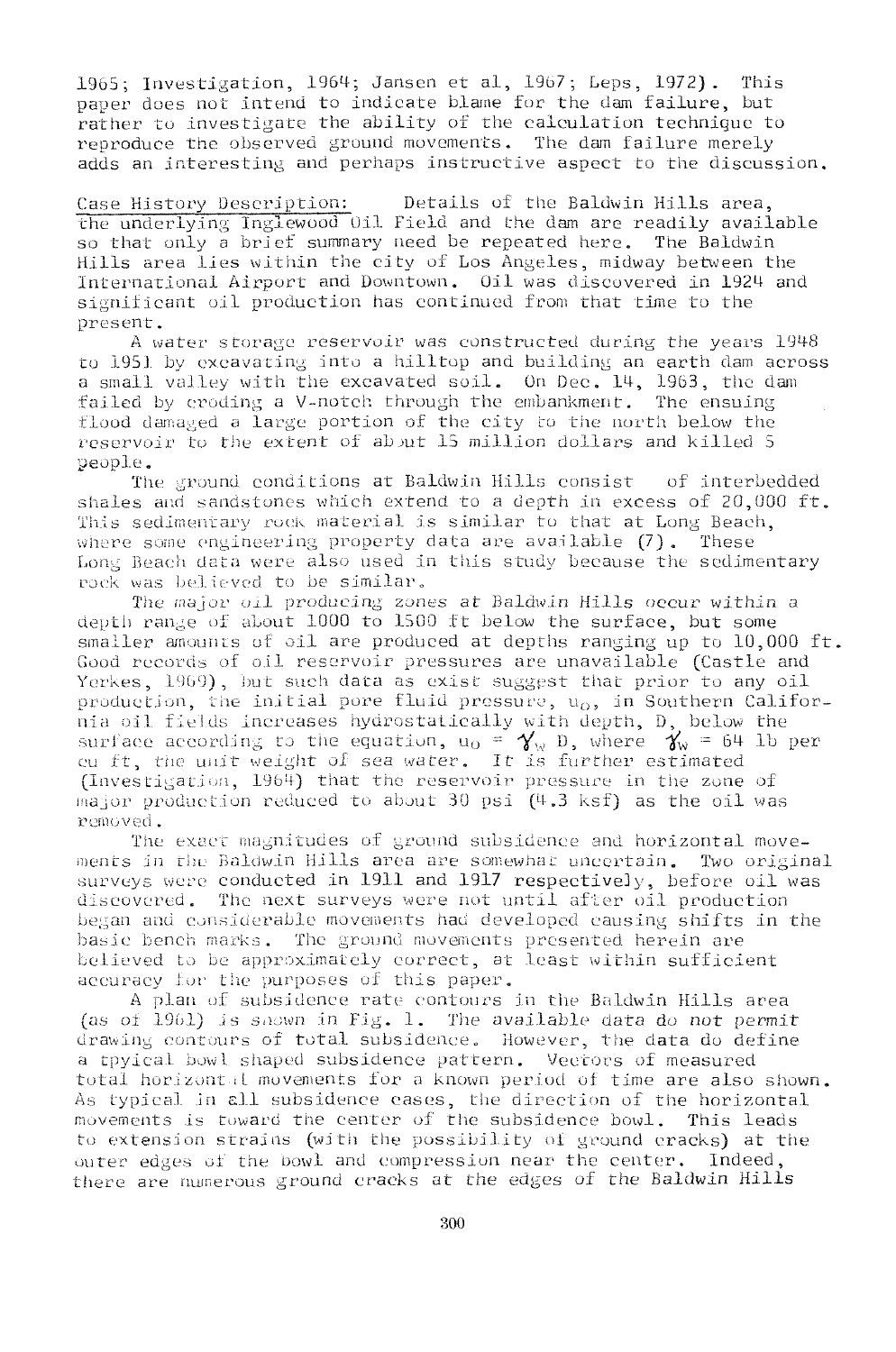

Fig. 1. Horizontal Movements and Subsidence Rates in Baldwin Hills Area

subsidence bowl. The crack pattern is complicated however, by the existence of several pre-existing old near vertical tectonic faults. Two of these faults pass through the Baldwin Hills Dam, and the seepage piping failure of the dam occurred at the location of one of these faults.

One hypothesis (Casagrande et al, 1972) for the cause of the dam failure is that the lining of the reservoir was inadequate and that the material within the fault zone was highly erodable. Thus, when seepage water penetrated through the asphalt lining of the reservoir it then washed out the material along the fault, accelerating with time to produce a complete piping failure of the dam. This action is viewed as being independent of any subsidence induced horizontal extension strains at the fault. An alternate hypothesis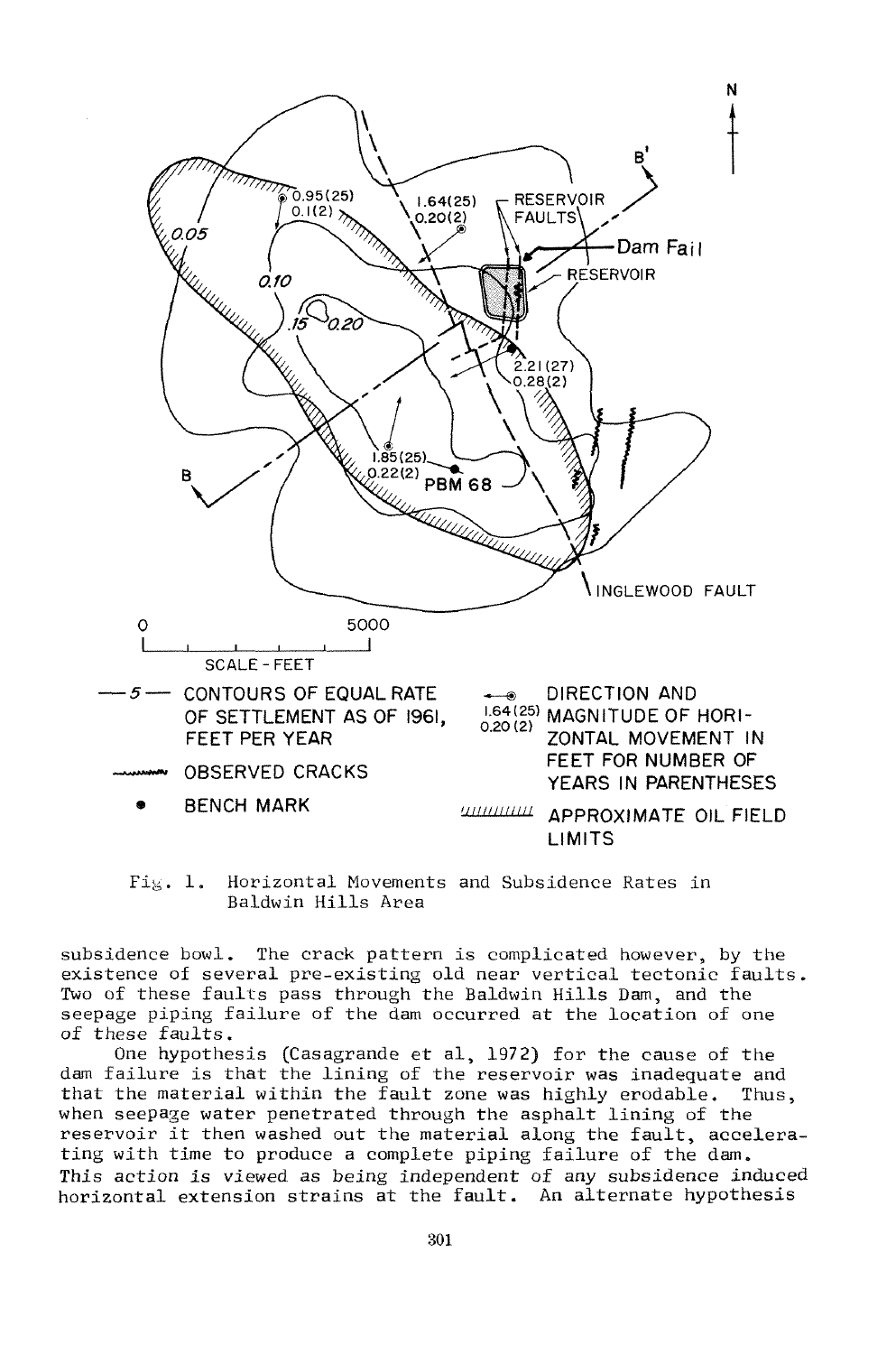(Leps, 1972) favors the opinion that subsidence led to extension strains at the fault which initiated the above described erosion process.

A photograph looking from south to north over the Baldwin Hills reservoir and dam after failure is shown in Fig. 2. With the water drawn down, a crack could be traced through the reservoir from the V-notch at the top of the photograph to the pavement at the construction joint in the parapet wall at the bottom of the photograph. This crack followed the pre-existing fault trace shown in Fig. 1. Certainly the weak soil in the pre-existing tectonic fault zone contributed to the failure, but the question still remains whether or not the fault opened to develop a crack in the foundation as a result of oil field subsidence induced horizontal ground motion.



Fig, 2 Photograph of Failed Baldwin Hills Dam Looking North Along Reservoir Faults. Construction Joint has opened and Pavement in Front has Cracked Recently.

A chronological history of significant ground movements and related events at the Baldwin Hills area is shown in Fig. 3. Note the well defined relation between reservoir pressure drop, oil production and ground movements. The data in Fig. 3d are particularly interesting in that they show the widening of a crack in an inspection tunnel which crossed the fault through the reservoir. This extension strain movement continued progressively with the oil production and ground subsidence up to the time of failure. The reservoir pressures (Fig. 3a) were obtained at one of the producing wells. It is expected that the average pressure in the field away from the well would not have reduced as fast as at the well (Castle and Yerkes, 1969).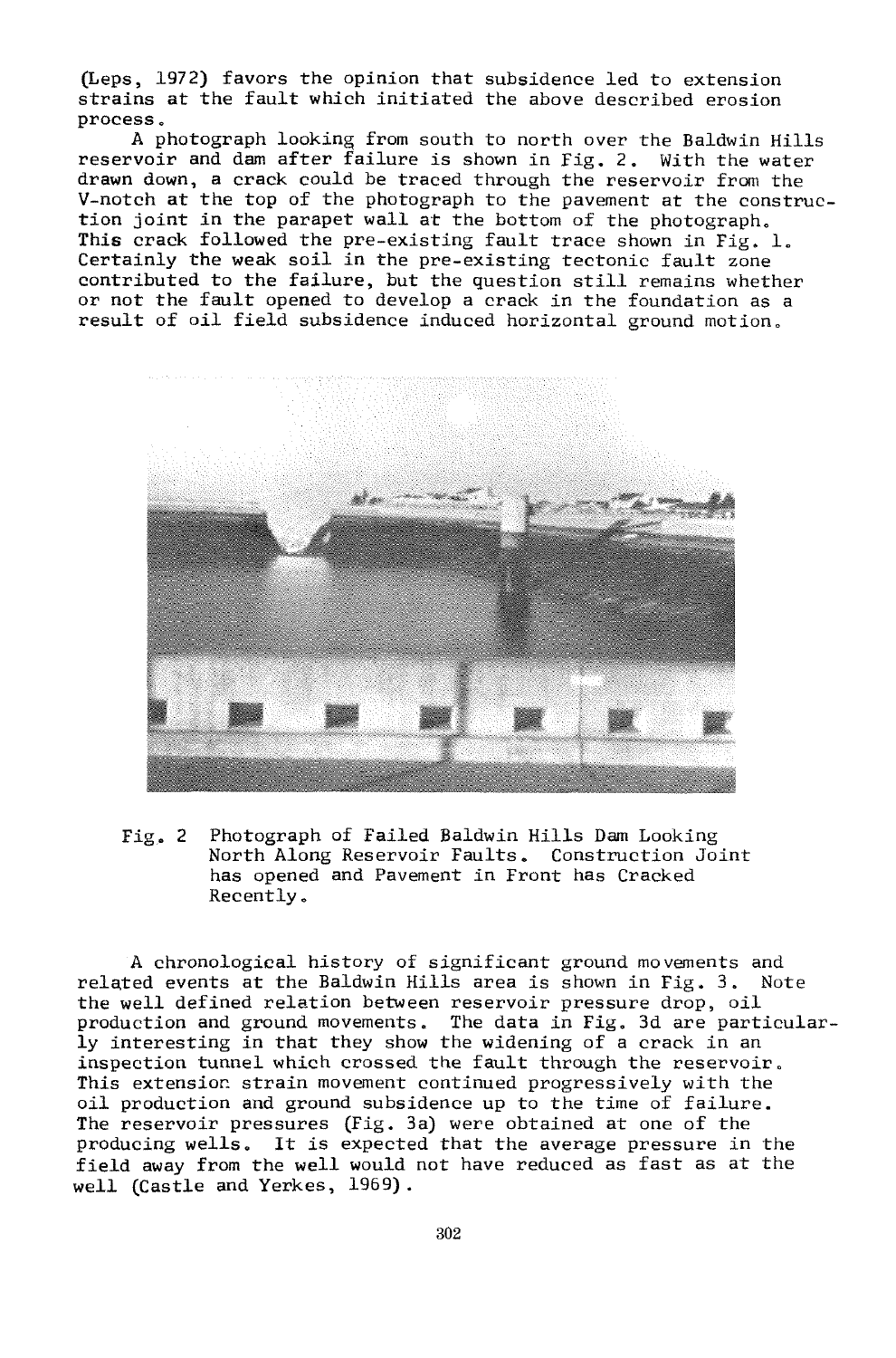







Fig. 3. Oil Production and Subsidence at the Inglewood Oil Field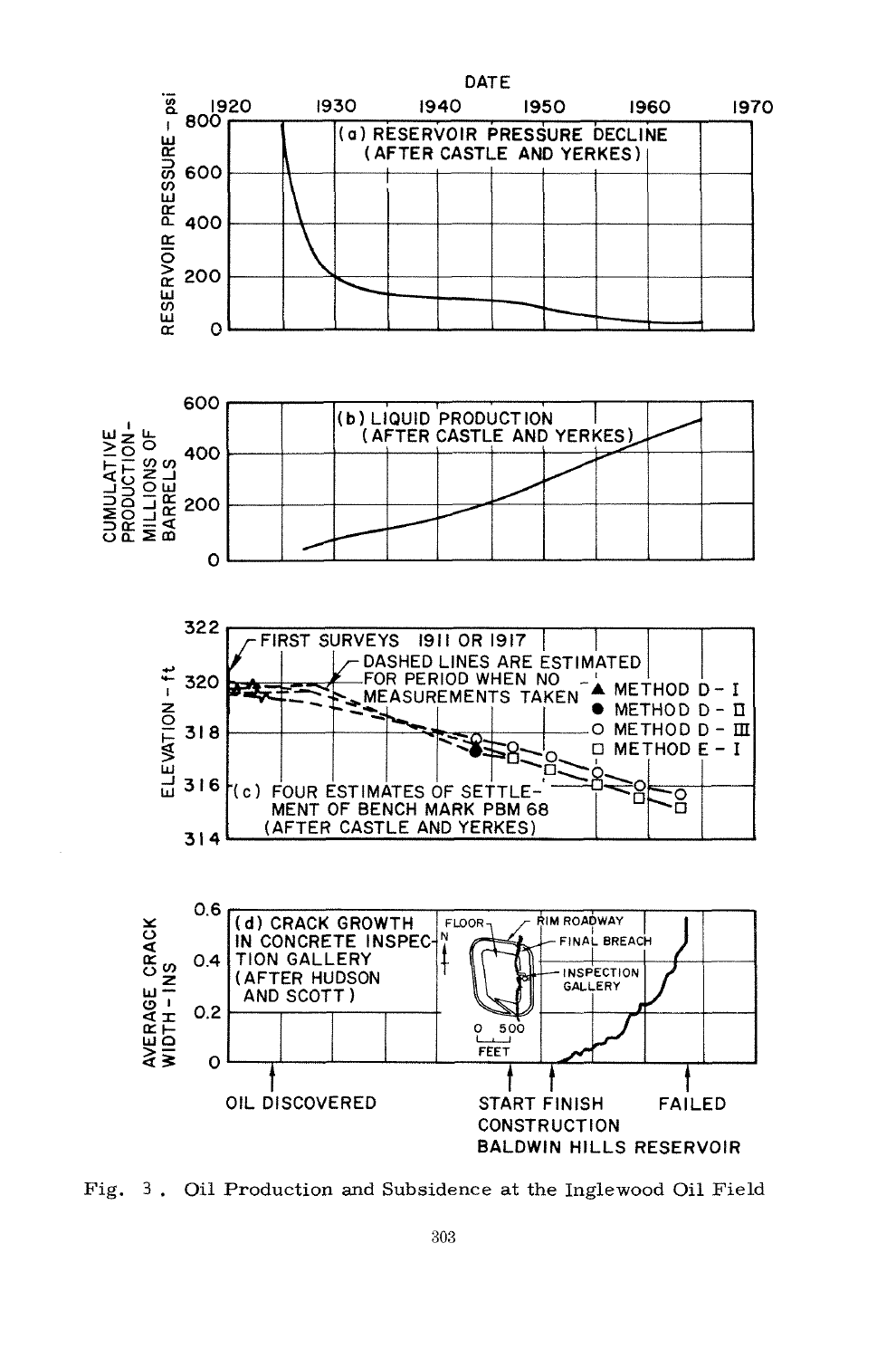

(a) FINITE ELEMENT GRID



(b) PORE PRESSURE CHANGE WITH RADIAL DISTANCE



(c) STRESS CHANGE WITH DEPTH AND  $R = 0$ 

Fig. 4. Finite Element Grid and Stress Distribution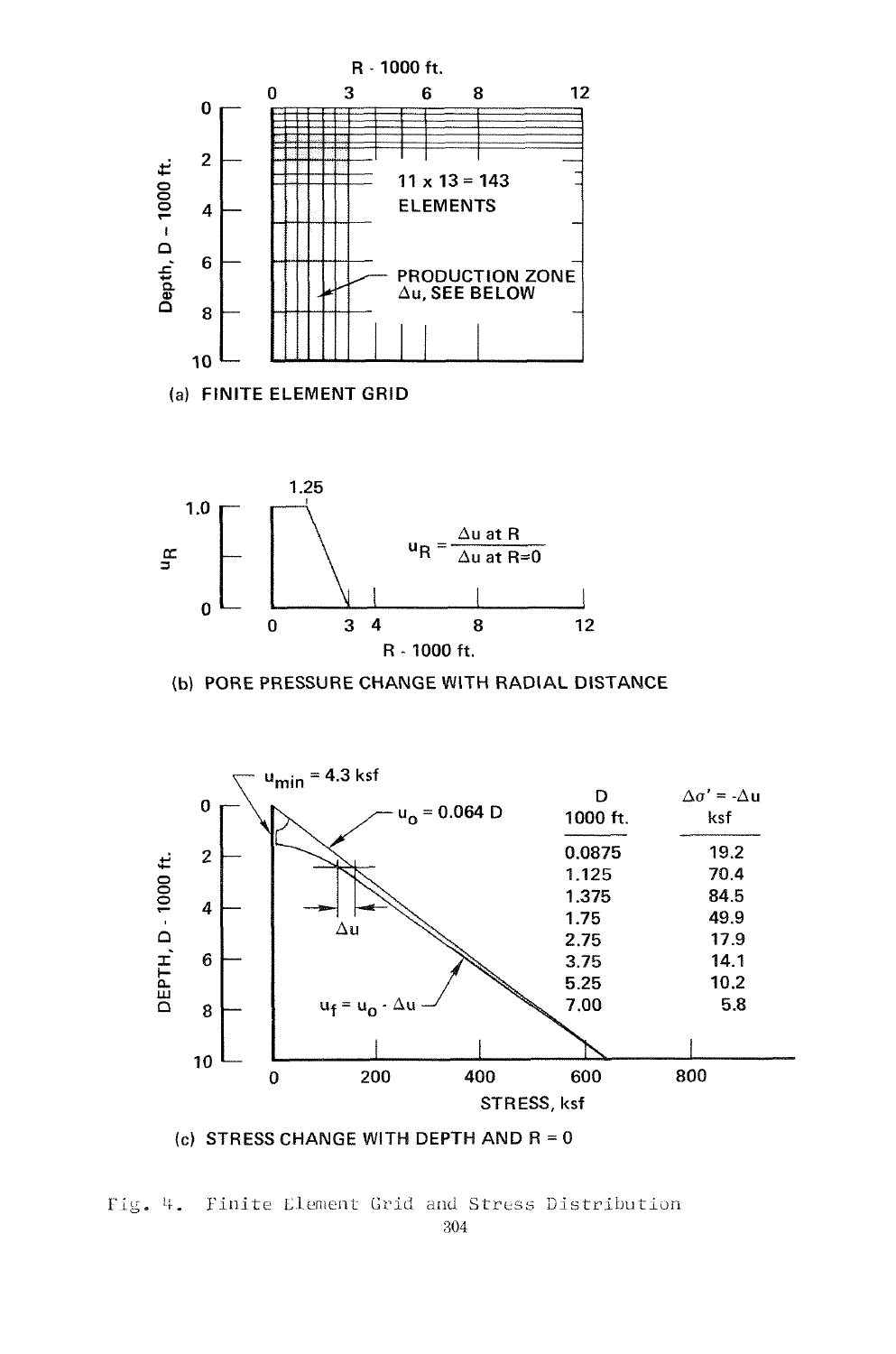Finite Element Model: The element modeling technique used herein was essentially the same as used by Lee (1975) in a similar study of the movements at the Wilmington Oil Field in Long Beach. The model and the pressure changes are shown in Fig. 1.

The finite element program was a standard axis-symmetric, linear elastic program written by the writer. From the Lee (1975) data, Poisson's ratio was taken to be 0.1 and Young's modulus was assumed to vary with depth (D ft) according to the equation

$$
E = 500 \, \text{D}^{0.5} \, \text{psf} \tag{1}
$$

The loading used to simulate the oil removal was defined in terms of changes in pore pressure throughout the producing zone shown by the shaded areas in Fig. 4. The three dimensional extent and the magnitude of these pore pressure changes were estimated from the known limits of the oil field  $(Fig, 1)$  along the Section BB', and the other information described above. No data were available for pore pressure changes in the deep zones, but since the deep zones were not the source of major oil production, it was reasoned that it would likewise not by a zone of major pore pressure change.

Following the basic principle of effective stress and as described by Lee (1975), the only net loading that need be considered in the analysis is the isotropic change in effective stress which is equal and opposite to the change in pore water pressure,  $\Delta \sigma' = -\Delta u$ . No other loading changes occurred, and the calculations were intended to define the movements caused by only this change in loading. Therefore, the appropriate values of  $\Delta \sigma^{r}$  at the center of each element within the shaded producing zone  $(Fig. 4)$ were converted to nodal point forces as the sole source of loading.

It should be noted that the extent of the oil producing zone and the pore pressure reduction used in the analysis correspond to the 25 year period, 1937—1962, because the data available to the writer pertained to this period. Note also that the oval shaped producing zone (Fig. 1) has been approximated in the calculations by a circle of radius,  $R = 2000$  ft with an assumed linear transition zone of pore pressure reduction beginning at  $R = 1250$  ft and extending to  $R = 3000$  ft where  $\Delta u = 0$ .

Calculated Ground Surface Movements: The computer output from a finite element calculation provides detailed information concerning deformations, strains, and stresses at every location within the grid system. For this study, only the movements at the ground surface were of interest, since this was the only location where actual observed field data were available. Note however, that in a previous similar study by Lee (1975), the calculated results at various vertical as well as horizontal locations were of interest since they could be compared with field measured data within the ground as well as at the ground surface.

The calculated ground surface movements at the Baldwin Hills area are shown in Fig. 5 along with field measured data points. In considering a comparison between measured and calculated movements, a few brief comments on the measured data are appropriate. The horizontal movement data over the periods shown in Fig. 1 are believed to be fairly reliable. The three points closest to Sec. BB! have been transferred to this section and are shown in Fig. 5. The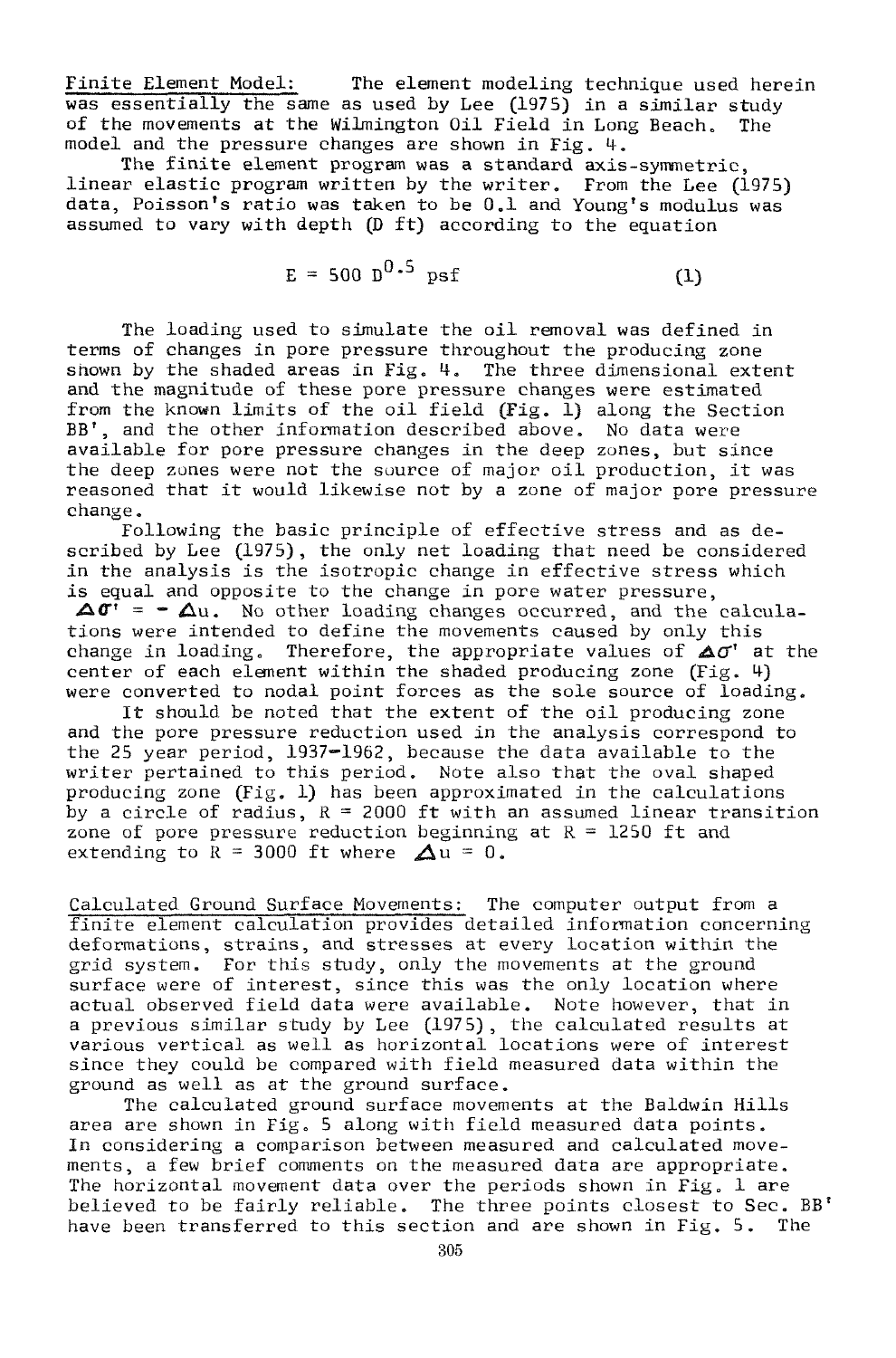vertical subsidence profile follows the shape of the subsidence rate contours in Fig. 1, with magnitude interpolated on the basis of the measured vertical subsidence at bench mark PBM 68 (Fig. 1 and 3) which Castle and Yerkes (1969) believe to be the most correct. The single strain data point was obtained from a measured extension of 0.4 ft in the 1100 ft long NE-SW diagonal of the Baldwin Hills water reservoir between the 13 year period 1950-1963. Assuming that the stretching would be proportional to the measured subsidence at PBM 68 back to 1937, a value of horizontal extension strain of 0.1 bercent was obtained for the 25 year period at this location. As can be seen in Fig. 5, there was excellent agreement between the calculated and the observed field ground surface movements along the section BB'.



Observed and Computed Ground Surface Movements at Baldwin  $Fix. 5.$ Hills Area for 25 Year Period; 1937-1962.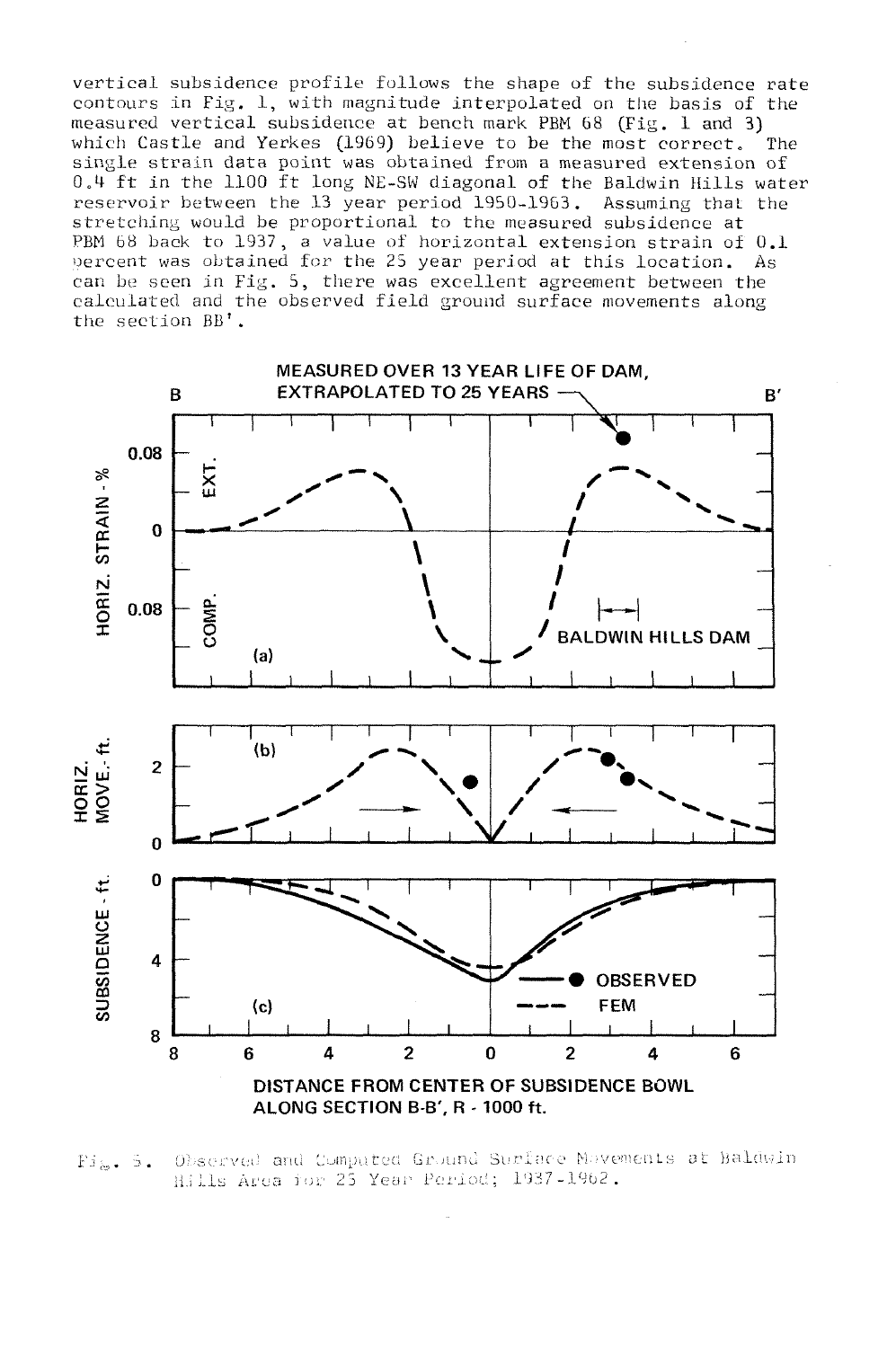Concluding Comments: A simple linear elastic finite element calculation has been used to calculate ground surface vertical and horizontal movements for comparison with measured field data. The purpose of this study was to check whether this method of calculation would be able to reproduce the observed movements, and therefore would it be reasonable to use the method for future studies of similar problems. The results suggest an affirmative answer to each of these; questions. Furthermore, the reader is referred to the cited previous similar studies by the writer which have also produced similar confirming results. Taken together, it would appear that the technique described herein should provide a useful method for predicting in advance the nature of ground surface movements likely to be associated with subsurface fluid withdrawal.

Of course, the accuracy of the predictions depends greatly on the accuracy of the boundary and loading conditions used in the analytical formulation. Nevertheless, the results from this and the previous similar study at the Wilmington field, suggest that with estimates of boundary and loading conditions that should be possible to make in advance, useful results can be obtained. Alternatively, the technique can provide a means of studying the effect of boundary *ov* loading conditions that mi girt be possible to control, such as the extent of the underground fluid zones that are produced and the amount of fluid pressure reduction allowed without resorting to auxiliary fluid pressure injection.

Since the geographical study area for this paper involved the site oi the Baldwin Hills Dam, perhaps a brief comment on the application of the results to the dam failure would also be appropriate. The ground strain data (Fig. 5) and the plan view (Fig. 1) illustrate that the dam was situated in the most inappropriate location and orientation from the point of view of ground surface movements caused by fluid removal from the underlying oil field. The dan was located toward the edge of the subsidence bowl where the largest extension strains developed. The embankment was oriented in an approximate radial direction, so that the extension strains in the ground would have the maximum adverse affect by stretching the axis, which would be favorable to crack development. Had the dam been turned by about 90 degrees, the axis would have been parallel to the subsidence contours, which would have led to compressive axial strains as described by bee (1975) for the Commodore Heim Lift Bridge in the Wilmington field.

Finally, it was unfortunate that the ground contained a weak fault zone also located unfavorably across the dam foundation where the subsidence alone would produce fairly large extension strains. Assuming that the fault was weaker than the surrounding rock foundation, it follows that the extension strains would tend to concentrate at the fault where a crack would develop, as was actually observed.

It is beyond the scope of this paper to speculate on what might have happened without any subsidence or without a pre-existing fault or to suggest responsibility for the failure. The results of the study do indicate however, that the subsidence could be expected to produce substantial extension strains along the axis of the dam, which would be unfavorable to its stability. Thus, had an analysis such as this been performed prior to the dan construction, it would have shown this unfavorable situation and probably led to precautionary or alternative procedures with regard to a water storage